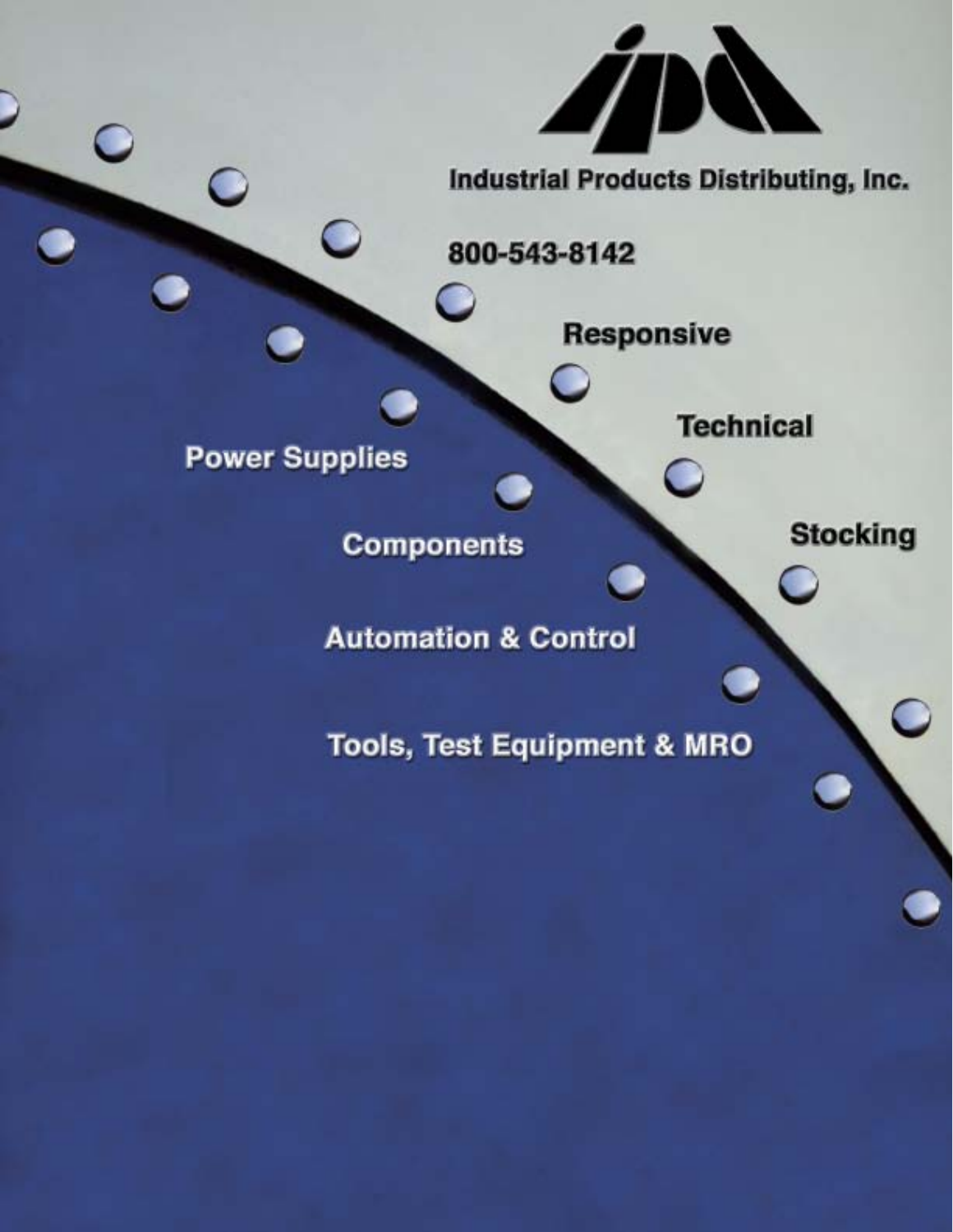# **YOUR INDUSTRIAL ELECTRONICS SOURCE**

### **Power Supplies**



Switching power supplies to 4000 watts. DC/DC converters. Custom power supplies. Compact PCI. Redundant.



Variable frequency and voltage AC power supplies, DC bench power supplies.



Linear power supplies. Highcurrent unregulated power supplies. Custom linear supplies.



Encapsulated linear AC/DC supplies. Photomultiplier supplies. DC/DC supplies.



Customizable open frame and modular switching power supplies. DC/DC converters.

Legacy line of switching, linear, and encapsulated supplies. Stock, repair, and crossreferences available.

### RTEPower/Mate



Industrial switching power supplies to 380 watts. Wall plug-in power supplies, transformers.



Switching supplies 20 to 150 watts. Encapsulated switching AC/DC supplies. DC/DC converters to 200 watts. System and redundant supplies to 400 watts.

### **Components**

**AMERICAN BRIGHT** OPTOELECTRONICS CORP











### **MICROLAMPS**



#### **SHORE HOLDERS**







LED lamps, arrays and displays. Infrared emitters, photo transistors.

SMT and through-hole test points and jumpers. Edge connectors, PLCC sockets.

LED lamps, light pipes, arrays and displays. Infrared emitters, photo transistors.

Replacement semiconductors. Test equipment. Electronics chemicals.

Thyristors, rectifiers, bridges, clamps, power hybrids.

Surface mount and thru hole, capacitors, resistors, networks, hybrid ICs, varistors, thermistors, switching diodes, LEDs.

Aircraft, micro- and subminiature incandescent bulbs, LED replacement bulbs, LEDs.

Relays, semiconductors, resistors, potentiometers and trimmers, knobs, capacitors.

Screw-, bayonet-, and wedgebase lamp holders in miniature, high-temperature and PC-mount.

Hook-up wire. Audio/video, telephone, data and coaxial cable.

Passive electronic components.

LED Mounting Components: lenses, light pipes, sockets and wiring harnesses.

# *Call today toll-free: 800-543-8142*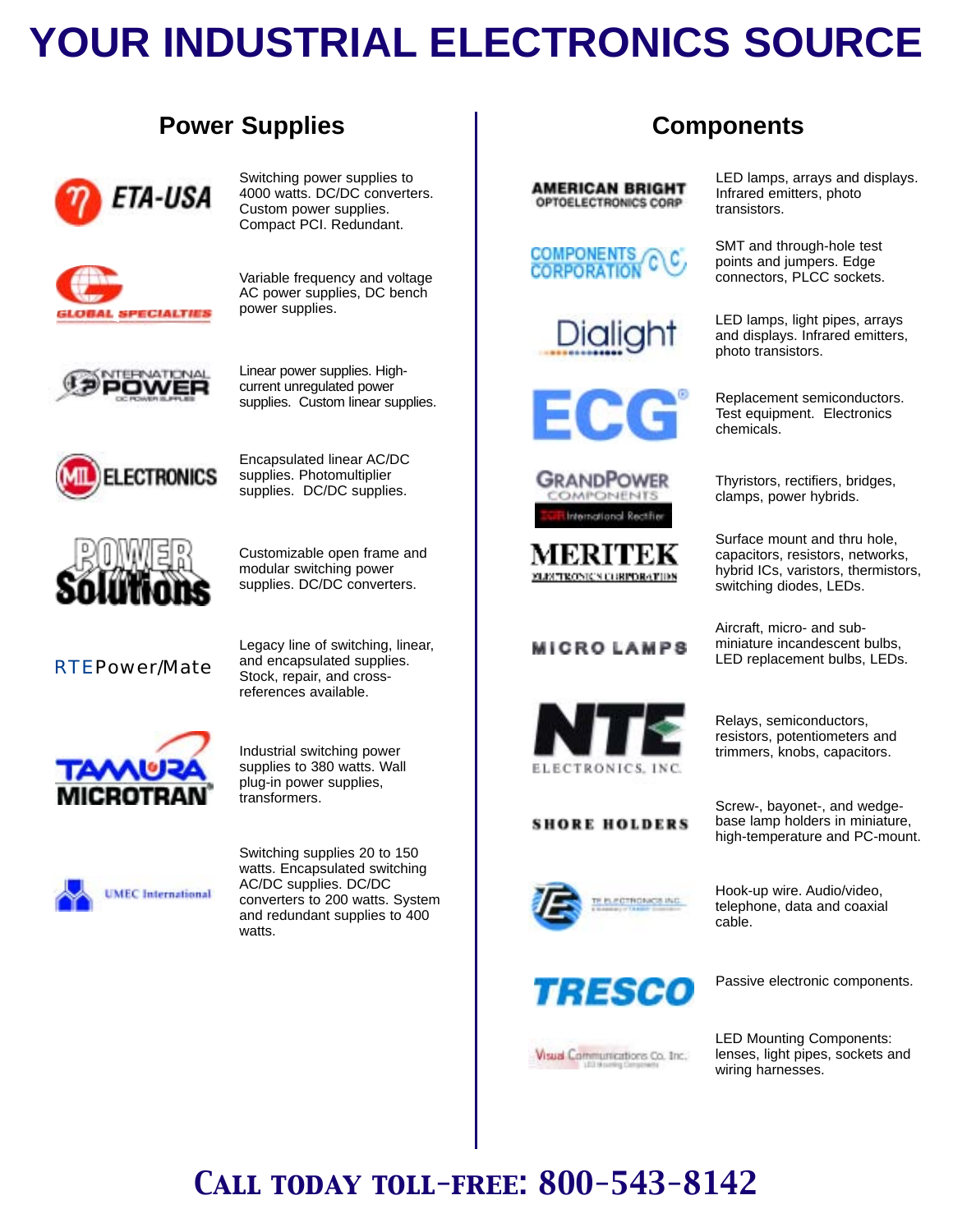# **YOUR INDUSTRIAL ELECTRONICS SOURCE**

## **Automation & Control**

### **AIROTRONICS**

**Brentek** *investme* -



Memory Keys and interfaces for PLCs, access control and cashless vending.

Watchdog timers, dry contact relays, pulse stretching input modules, high-density I/O, custom I/O products.

Time delay relays, hybrid dry time delays, custom microprocessor-based timing systems.



Ultrasonic, optical, and inductive proximity sensors; stand-alone controllers.



Time delay relays, universal timers, motor protectors, head pressure controls, omnetics timers.



KANSON ELECTRONICS, INC.

Timers, resistance sensors, proximity sensors, watchdog timers, motion detectors.



Relays, switches, data cabling systems, RF interconnects, hook-up wire, CAD software, electronics chemicals.

Controllers, PLCs, automation software, Internet I/O, I/O modules and racks, solid state

relays.





USP, PCI, PCMCIA and ISA digital I/O systems and RS-232/485 interfaces/converters.



Signal conditioners, temperature controllers, surge suppressors, two wire transmitters, variable speed drives, process indicators, math function, alarm trips, valve controllers.

### **Tools, Test Equipment & MRO**







standard cells, rechargeable, coincells.

Industrial replacement batteries: hand-tool batteries, lead-acid,

Hand tools for electrical assembly and repairs including strippers, cutters, crimpers, and wire ferrules.

Full range of hand-held instruments from DVMs to anemometers, tachometers, PID controllers, calibrators.

Breadboard kits, variable AC power supplies, function/pulse generators, counters, logic analyzers.



**OBAL SPECIALTIES** 



Wiring/harnessing accessories: heat shrink, ties, grommets, clamps, sleeving, tubing, solderless terminals and tools.

Wire, bar and paste solder.<br>Water-soluble, rosin-based, and no-clean fluxes, flux pens, cleaners and wicks.



Electronics chemicals, scrubs, butane/electric soldering irons, cable fault finders.



TRIPLETT

Industrial hand-held oscilloscopes, DVMs, clamp meters and thermometers.

Electrical and data circuit troubleshooting instruments. Analog VOMs.

## *Call today toll-free: 800-543-8142*